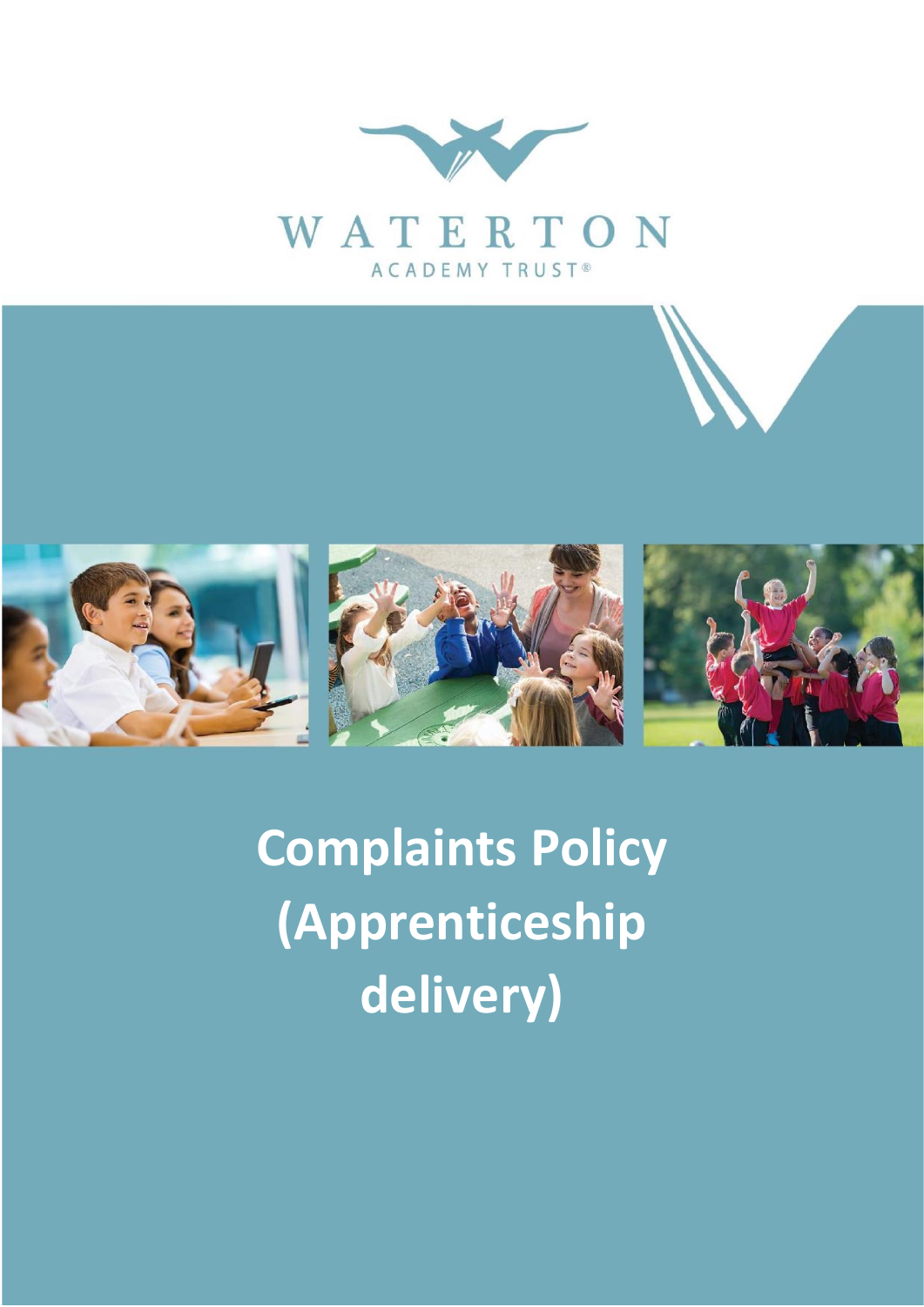# **Contents**

- **1. Introduction**
- **2. Aims/Responsibilities**
- **3. Complaints procedure** 
	- 3.1. Overview of complaints procedure stages

# **4. Detailed explanation of complaints procedure stages**

- 4.1. The informal stage –initial contact with the academy
- 4.2. Formal consideration of the complaint
- 4.3. Consideration by an Appeal panel
- 4.4 The Role of the Education and Skills Funding Agency (ESFA)

## **5. Closure of Complaints**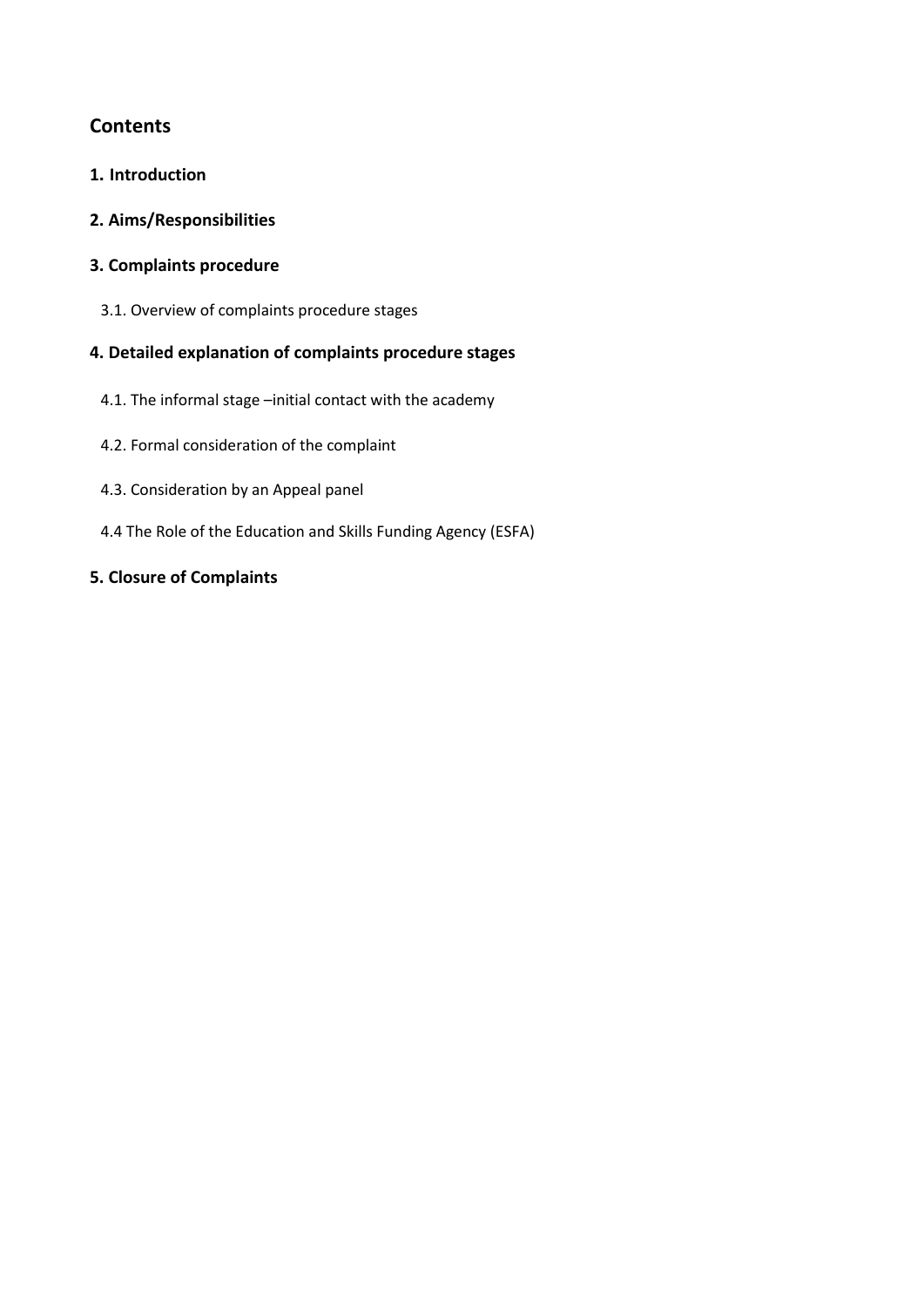## **1. Introduction**

This policy sets out our approach to dealing with learner/employer concerns and complaints. Further details in relation to how we handle these are contained in our procedures section.

### **2. Aims/Responsibilities**

We always aim to maintain positive relationships with both learners and employers and do our best to address any concerns as soon as they arise. However we are aware that in some instances a learner/employer may wish to make a complaint.

**2.1** We value good relations between all stakeholders and will, therefore, do everything we can to establish and maintain them. This includes seeking to resolve any concerns or complaints promptly, and to the satisfaction of all concerned.

**2.2** We welcome feedback on what learners/employers feel we do well, or not so well, as a provider. We will consider carefully all feedback, whether positive or negative, and will review our policies and practices accordingly.

**2.3** We will treat all concerns and complaints seriously and courteously and will advise learners/employers of Waterton Academy Trust's procedures for dealing with their concerns. In return, we expect complainants to behave respectfully towards all members of the Trust community. In particular, any disagreement should not be expressed inappropriately such as on social media or in front of other learners.

**2.4** All staff and governance representatives of Waterton Academy Trust will be made aware of this policy statement and will be familiar with procedures for dealing with concerns and complaints, to which they will have access as required.

**2.5** The complaints procedures will be reviewed regularly and updated as necessary.

**2.6** The staff and governance representatives of Waterton Academy Trust will receive training in handling complaints as appropriate. This may be on an individual basis, or as a group activity.

**2.7** Whilst we will seek to resolve concerns and complaints to the satisfaction of all parties, it may not be possible to achieve this in every case. We will, therefore, take up our right to close a complaint before all the stages of the Trust's procedures have been exhausted, if this appears to be appropriate.

### **3. Complaints procedure**

The difference between a concern and a complaint:

A concern may be defined as 'an expression of worry or doubt over an issue considered to be important for which reassurances are sought'.

A complaint may be defined as 'an expression of dissatisfaction however made, about actions taken or a lack of action'.

Our team will firstly work with the complainant to determine whether the issues raised are a concern or a complaint. In the event of a concern being identified, this will be dealt with under the informal stage only.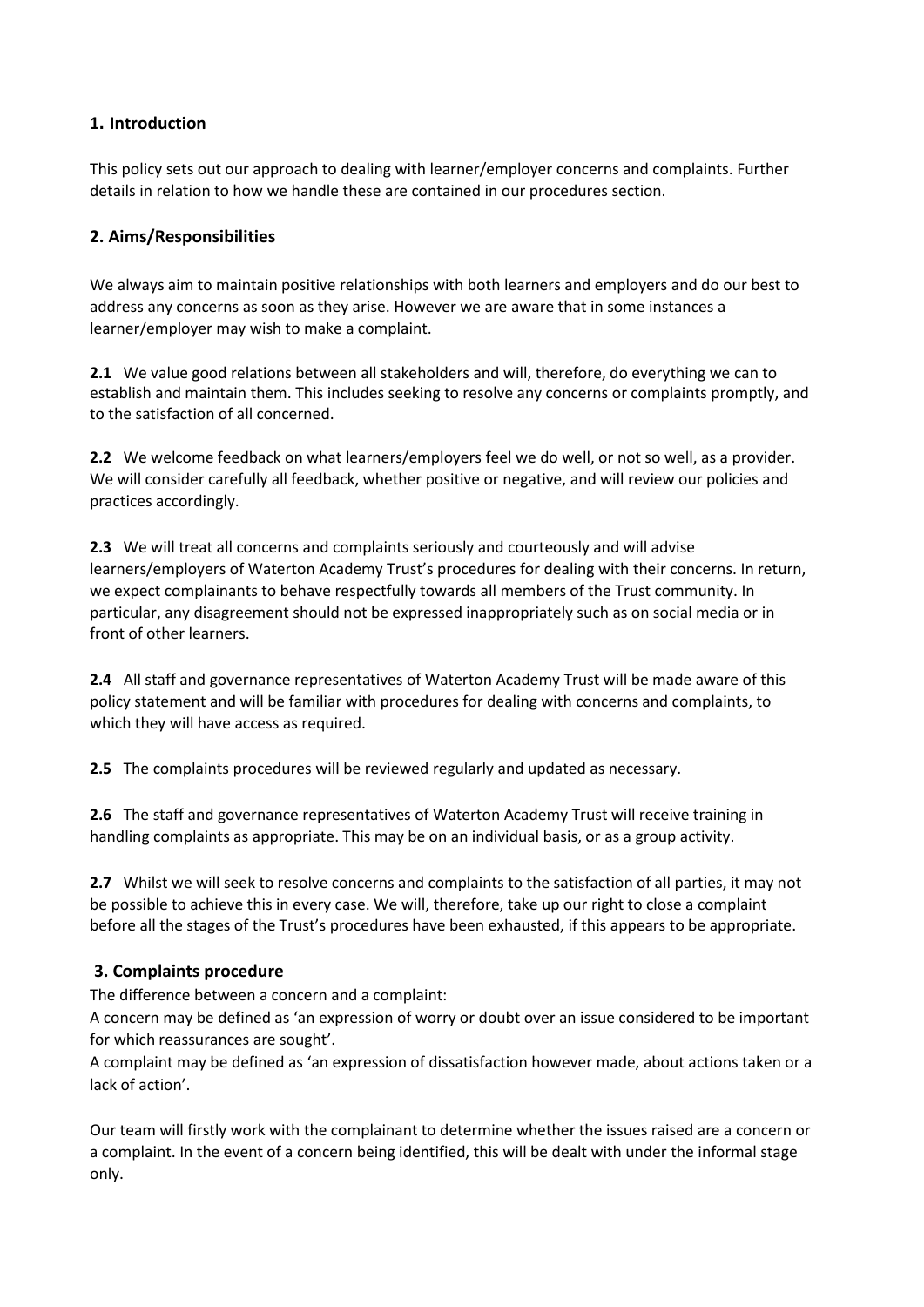3.1. Overview of complaints procedure stages;

**a. The informal stage** aims to resolve the complaint through informal contact at the appropriate level in the training team.

**b. Stage 1** is the first formal stage at which written complaints are considered by the Chief Executive Officer, who has special responsibility for dealing with complaints. The CEO reserves the right to delegate this responsibility to a relevant senior team member should this be deemed appropriate.

**c. Stage 2** if the complaint is not resolved through stage 1 the next stage would be to involve a complaints appeal panel made up of independent governance representatives.

# **4. Detailed explanation of complaints procedure stages**

4.1. The informal stage –initial contact with the training team

- In the first instance concerns should be raised informally through the Business Support and Learning Management Officer, who will liaise with other team members as appropriate.
- All members of staff are aware of the complaints procedure and are able to refer the issue to the most appropriate person with responsibility for the area of concern. Staff are expected to make clear notes of the details of the complaint and to follow up after the matter has been referred.
- If the matter cannot be resolved immediately contact will be made either by telephone, in person or in writing to arrange a convenient time to discuss the issue(s).
- Any actions or monitoring of the situation that has been agreed will be confirmed either verbally or in writing.
- If necessary we will contact appropriate people who may be able to assist us with our enquiries into your concern.
- An update on the progress of our enquiries will normally be made within ten working days. Once we have responded to your concern, you will have the opportunity to ask for the matter to be considered further.

4.2. Formal consideration of the complaint

- If the complaint cannot be resolved informally then the complaint can be escalated to Stage 1. All formal complaints must be submitted in writing to the CEO.
- The CEO should first establish that an attempt at informal resolution has been made and that this avenue has been exhausted.
- The complaint will be acknowledged in writing within three working days of receipt. A copy of this procedure will be enclosed with the acknowledgement.
- Normally we would expect to investigate in full and respond within 15 working days but if this is not possible we will write to explain the reason for the delay and confirm when we hope to be able to provide a full response.
- As part of our consideration, if it is felt to be necessary, the complainant may be invited to attend a meeting to provide further details. The complainant will be invited to bring someone to attend the meeting with them to help explain the reasons for the complaint. The CEO may also be accompanied by a suitable person.
- Dependent on the nature of the complaint, the CEO will, where necessary, talk to witnesses and take statements from others involved.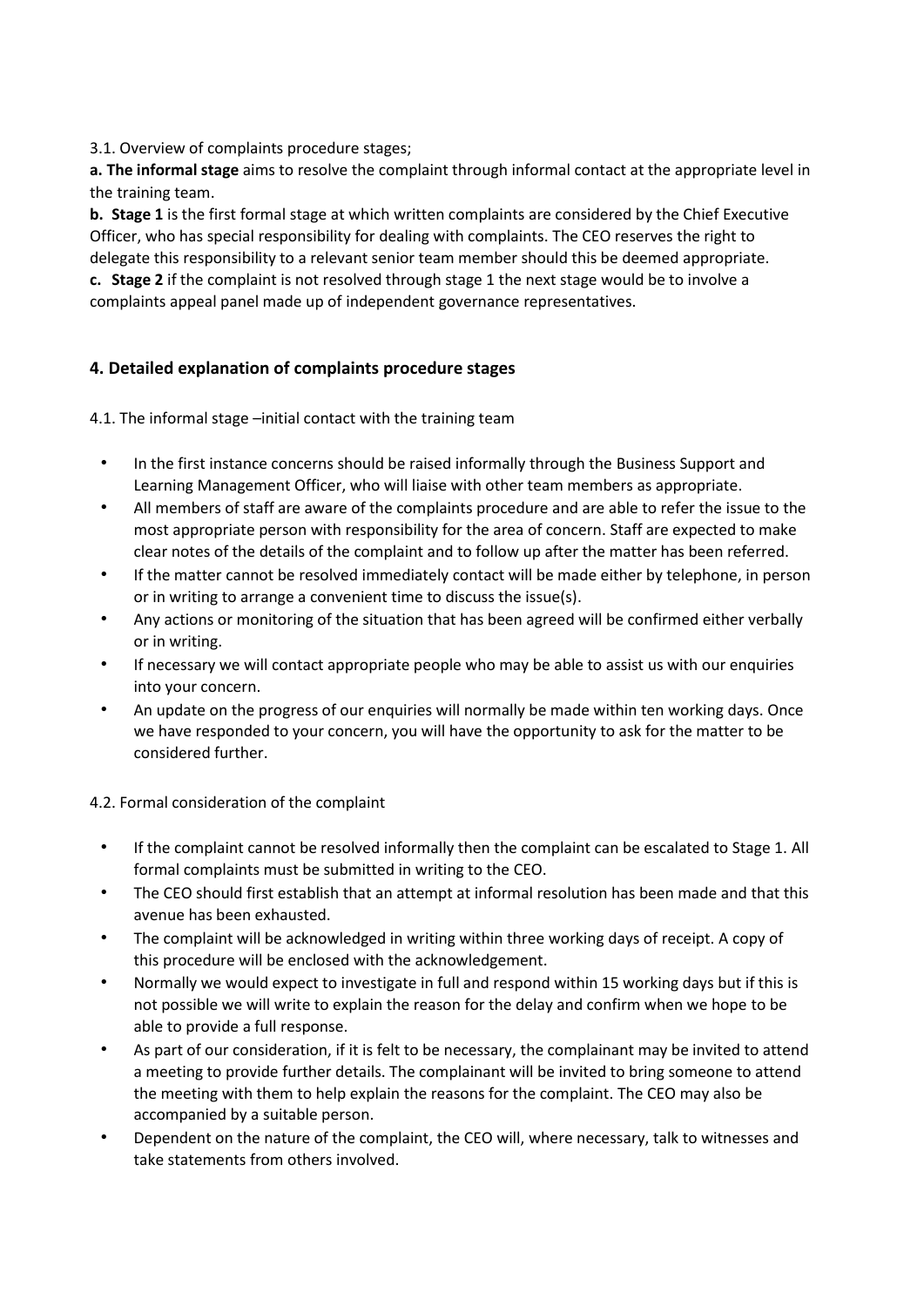- If the complaint is against a member of staff, it will be dealt with under Waterton Academy Trust's internal HR procedures.
- The CEO will keep records of all meetings and telephone conversations, and other related documentation.
- Once the relevant facts have been established, a written response will be sent to the complainant.
- If follow-up action is needed, this will be indicated in the response. A further meeting may be held to discuss the outcome as part of our commitment to building and maintaining good relations.
- The person investigating the complaint may decide that we have done all we can to resolve the complaint, in which case we may use our discretion to close the complaint at this point. Please see section 3 for further information about this process.
- If the complaint has not been resolved to full satisfaction it should be referred to **Stage 2**, as described below.

### 4.3. Consideration by an appeal panel

- If the complainant is not satisfied with the outcome of Stage 1 they can choose to take the matter to **Stage 2**. Appeals can be referred to an appeal panel through Stage 2 of the complaints procedure. This is a formal process, and is the final stage of review. In all cases the appeal panel will be a panel of 3 or more independent governance representatives.
- The purpose of this arrangement is to give the complainant the opportunity to present in front of a panel who have no prior knowledge of the details of the case and who can, therefore, consider it without prejudice. Panel members will be selected from WAT academies and will not currently hold the position of Trustee.
- At Stage 2, the panel will review the complaint from an independent perspective and will review the procedure taken. The aim of the panel is to establish that the right decision was made initially/appropriate actions taken following the complaint, and to determine whether the established procedure was correctly followed.
- The panel meeting at Stage 2 will be clerked, with minutes to be held by the Trust.

# **The appeal panel operates according to the following formal procedures:**

1. A panel of 3 independent representatives will be convened. Where possible, this meeting will take place within **20 working days** of the request for escalation to Stage 2.

2. Further written documentation may be submitted by the complainant in support of the appeal. New complaints/concerns will not be reviewed, only additional information pertaining to the initial complaint.

3. The CEO or complaint investigator will be asked to prepare a written report for the panel. The panel can request additional information from other sources if necessary.

4. The complainant will be informed, at least **five working days** in advance, of the date, time and place of the meeting.

5. Any relevant correspondence or reports regarding Stage 1 will be enclosed with the letter.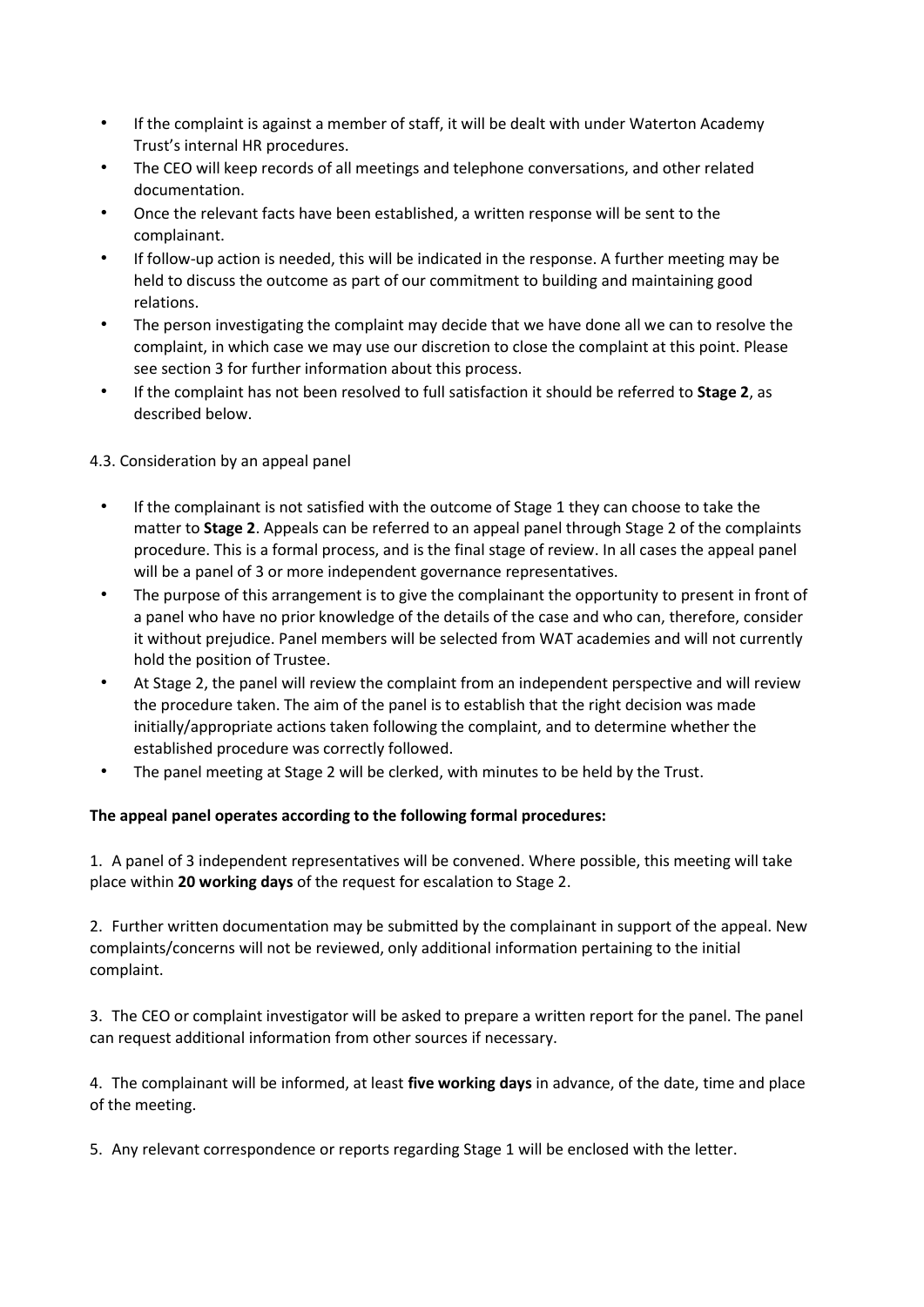6. The letter will explain what will happen at the panel meeting. The complainant does not have an automatic right to attend the appeal hearing; the panel will be responsible for determining in advance of the meeting whether attendance of the complainant/Trust representatives would be beneficial. If invited to attend, the complainant may be accompanied to the meeting. The person accompanying the complainant should provide support and witness the proceedings.

7. If it is deemed to be necessary by the investigator and the panel relevant witnesses directly involved in the matters raised may be asked to attend the meeting.

8. The chair of the panel should ensure that any invited attendees are at ease, and that all have an appropriate opportunity to speak.

9. As a general rule, no evidence or witnesses previously undisclosed should be introduced into the meeting by any of the participants. If either party wishes to do so, the meeting will be adjourned so that the other party has a fair opportunity to consider and respond to the new evidence.

10. The chair of the panel will ensure that the meeting is properly minuted. Any decision to share the minutes with the complainant is a matter for the panel's discretion. There is not an automatic right to see or receive a copy as the minutes are the property of the Trust. Since such minutes usually name individuals, they are understandably of a sensitive and, therefore, confidential nature.

11. If the complainant feels that he or she would like to have a copy of the minutes this should be indicated in advance. If the panel is happy for the minutes to be distributed, the Clerk can then be asked to maintain confidentiality in the minutes.

12. The complainant will be sent a written outcome of the panel meeting. This should give all the information required.

13. During the meeting, there will be opportunities for:

- the panel to hear the case and the argument for why it should be heard at stage 2;
- the panel to hear the complaint investigator's case in response;
- the complainant to raise questions via the chair if in attendance;
- the complainant to be questioned by the complaint investigator through the chair;
- the panel members to be able to question the complainant and the complaint investigator;
- the complainant and the CEO to make a final statement.
- in cases where the school representative/complainant are not in attendance, questions, statements and reports can be submitted by all parties in advance of the meeting via the Clerk.

14. In closing the meeting, the chair will explain that the panel will now consider its decision and that written notice of the decision will be sent to the complainant **within three working days**. All participants other than the panel and the Clerk will then leave.

15. The panel will then consider the complaint and all the evidence presented in order to:

- reach a unanimous, or at least a majority, decision on the case;
- decide on the appropriate action to be taken, if necessary;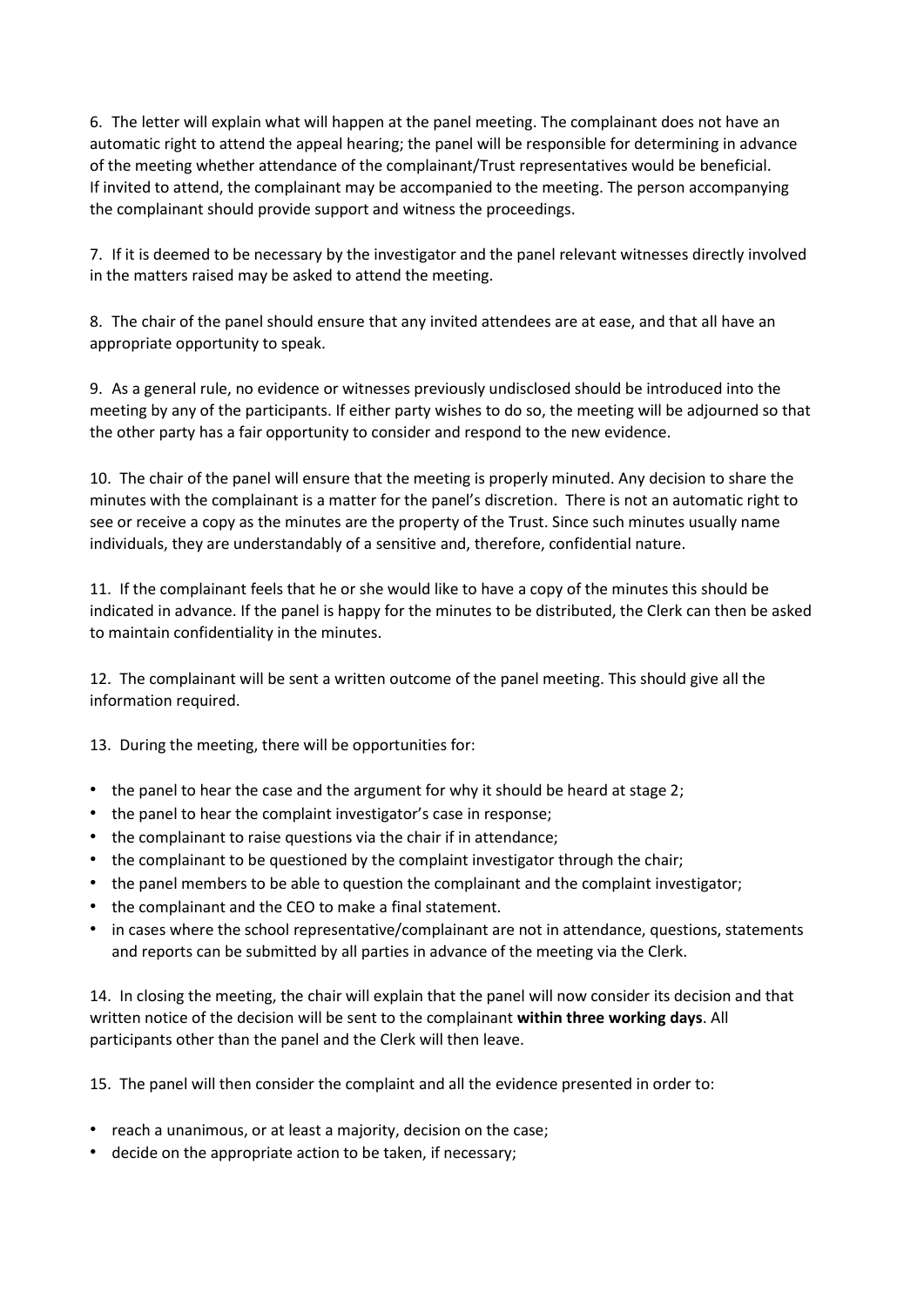• recommend, where appropriate, any changes to systems or procedures to ensure that similar problems do not happen again.

16. The Clerk will send the complainant and the CEO a letter outlining the decision of the panel. The letter will also explain that there is no further right of appeal.

17. A copy of all correspondence and notes will be kept on file in the Trust's records.

#### 4.4 The Role of the Education and Skills Funding Agency (ESFA)

Being an Academy Trust, the Local Authority cannot investigate complaints. The role of the ESFA is to check whether the complaint has been dealt with properly by the Trust. The ESFA will not overturn the Trust's decision about a complaint. However, if the ESFA finds that we did not deal with a complaint properly, they will request the complaint is looked at again from the appropriate stage.

### **5. Closure of Complaints**

a. Very occasionally and regretfully it may be necessary to close a complaint where the complainant is still dissatisfied. We will do all we can to help to resolve a complaint against the Trust but sometimes it is simply not possible to meet all of the complainant's wishes. Sometimes it is simply a case of "agreeing to disagree".

b. If a complainant persists in making representations to the CEO it can be extremely time-consuming and can detract from our responsibility to support the learners on programmes.

c. For this reason, we are entitled to close correspondence (including personal approaches, as well as letters and telephone calls) on a complaint where we feel that we have taken all reasonable action to resolve the complaint and that the complaint has exhausted our official process.

d. In exceptional circumstances, if it becomes evident during Stage 1 of a complaint that an escalation to Stage 2 would be not be beneficial to either party, closure may occur before a complaint has reached Stage 2 to avoid unnecessary use of time and resources. It may be decided therefore, that every reasonable action has been undertaken to resolve the complaint and that a complaints review panel would not help to move things forward.